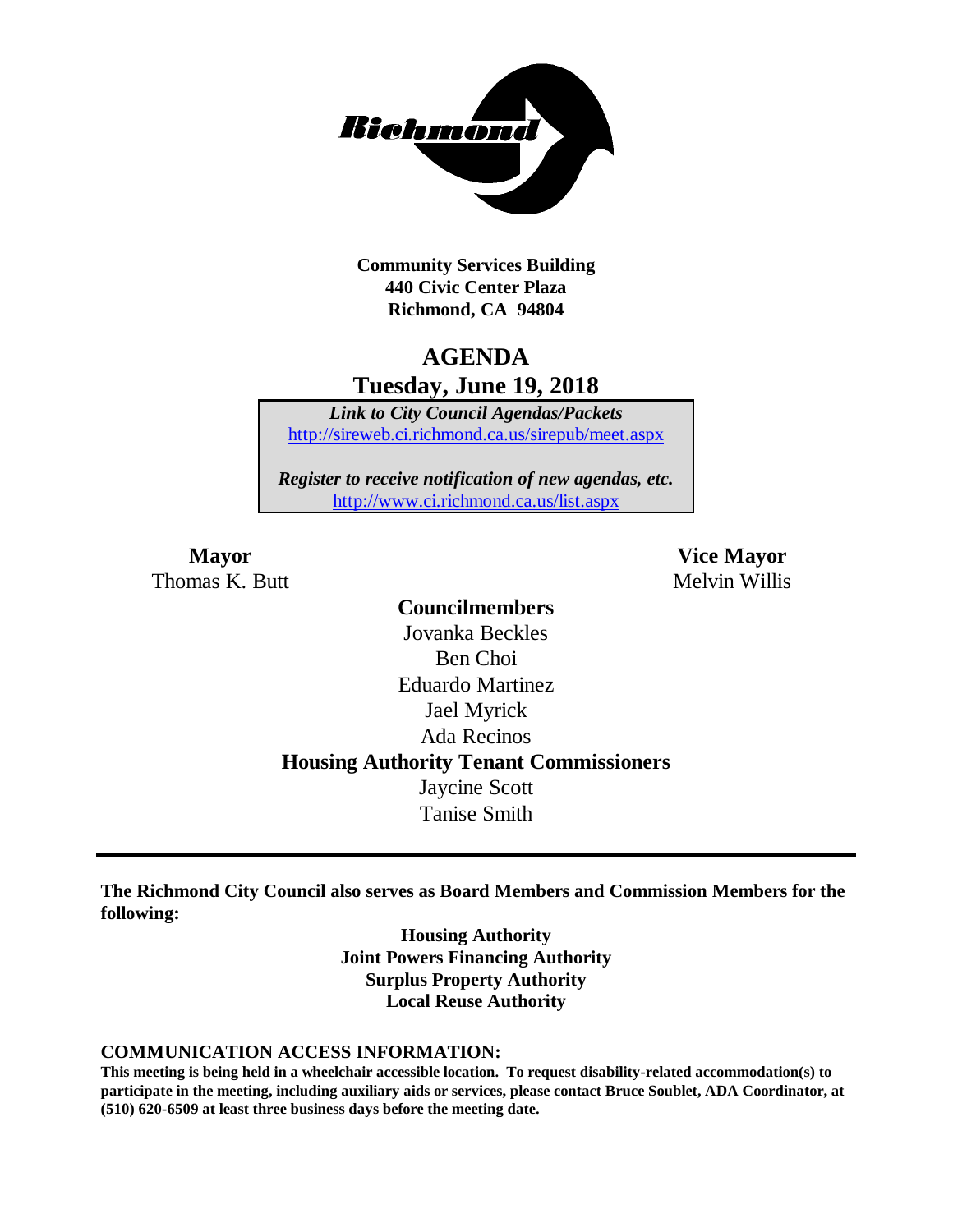# **MEETING PROCEDURES**

The City of Richmond encourages community participation at its City Council meetings and has established procedures that are intended to accommodate public input in a timely and time-sensitive way. As a courtesy to all members of the public who wish to participate in City Council meetings, please observe the following procedures:

**PUBLIC COMMENT ON AGENDA ITEMS:** Anyone who desires to address the City Council on items appearing on the agenda must complete and file a pink speaker's card with the City Clerk **prior** to the City Council's consideration of the item. Once the City Clerk has announced the item, no person shall be permitted to speak on the item other than those persons who have submitted their names to the City Clerk. Your name will be called when the item is announced for discussion. **Each speaker will be allowed up to TWO (2) MINUTES to address the City Council on NON-PUBLIC HEARING items listed on the agenda. Speakers are allowed up to THREE (3) minutes on PUBLIC HEARING items.**

**OPEN FORUM FOR PUBLIC COMMENT:** Individuals who would like to address the City Council on matters not listed on the agenda or on items remaining on the consent calendar may do so under Open Forum. All speakers must complete and file a pink speaker's card with the City Clerk **prior** to the commencement of Open Forum. The amount of time allotted to individual speakers shall be determined based on the number of persons requesting to speak during this item. **The time allocation for each speaker will be as follows:** 15 or fewer speakers, a maximum of 2 minutes; 16 to 24 speakers, a maximum of 1 and one-half minutes; and 25 or more speakers, a maximum of 1 minute.

## **SPEAKERS ARE REQUESTED TO OCCUPY THE RESERVED SEATS IN THE FRONT ROW BEHIND THE SPEAKER'S PODIUM AS THEIR NAME IS ANNOUNCED BY THE CITY CLERK.**

**CONSENT CALENDAR:** Consent Calendar items are considered routine and will be enacted, approved or adopted by one motion unless a request for removal for discussion or explanation is received from the audience or the City Council. A member of the audience requesting to remove an item from the consent calendar must first complete a speaker's card and file the card with the City Clerk **prior** to the City Council's consideration of Agenda Review. Councilmembers who request to remove an item from the consent calendar must do so during Agenda Review. An item removed from the Consent Calendar may be placed anywhere on the agenda following the City Council's agenda review.

**CONDUCT AT MEETINGS:** Richmond City Council meetings are limited public forums during which the City strives to provide an open, safe atmosphere and promote robust public debate. Members of the public, however, must comply with state law, as well as the City's laws and procedures and may not actually disrupt the orderly conduct of these meetings. The public, for example, may not shout or use amplifying devices, must submit comment cards and speak during their allotted time, may not create a physical disturbance, may not speak on matters unrelated to issues within the jurisdiction of the City Council or the agenda item at hand, and may not cause immediate threats to public safety.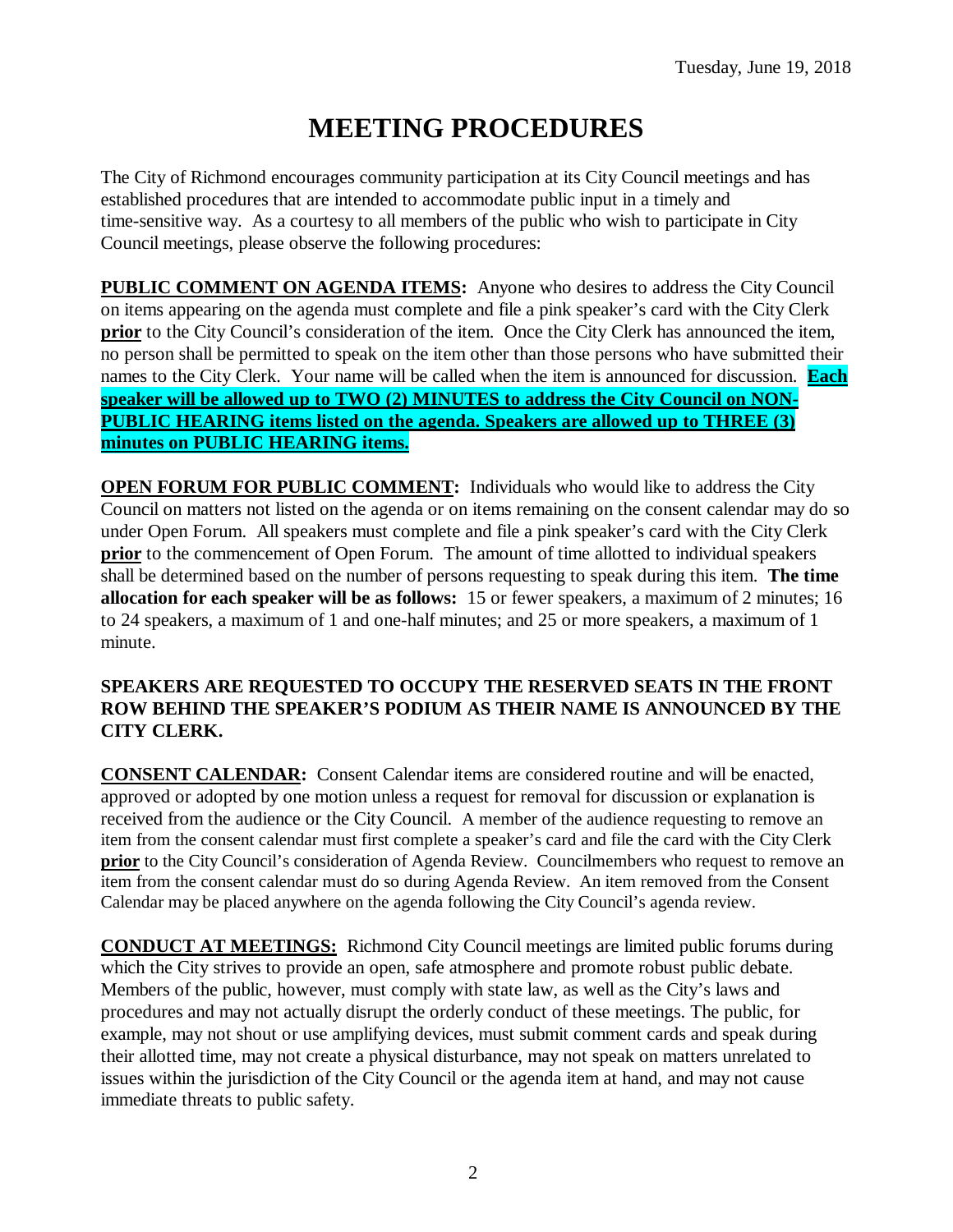**CITY HARASSMENT POLICY:** The City invites public comment and critique about its operations, including comment about the performance of its public officials and employees, at the public meetings of the City Council and boards and commissions. However, discriminatory or harassing comments about or in the presence of City employees, even comments by third parties, may create a hostile work environment, if severe or pervasive. The City prohibits harassment against an applicant, employee, or contractor on the basis of race, religious creed, color, national origin, ancestry, physical disability, medical condition, mental disability, marital status, sex (including pregnancy, childbirth, and related medical conditions), sexual orientation, gender identity, age or veteran status, or any other characteristic protected by federal, state or local law. In order to acknowledge the public's right to comment on City operations at public meetings, which could include comments that violate the City's harassment policy if such comments do not cause an actual disruption under the Council Rules and Procedures, while taking reasonable steps to protect City employees from discrimination and harassment, City Boards and Commissions shall adhere to the following procedures. If any person makes a harassing remark at a public meeting that violates the above City policy prohibiting harassment, the presiding officer of the meeting may, at the conclusion of the speaker's remarks and allotted time: (a) remind the public that the City's Policy Regarding Harassment of its Employees is contained in the written posted agenda; and (b) state that comments in violation of City policy are not condoned by the City and will play no role in City decisions. If any person makes a harassing remark at a public meeting that violates the above City policy, any City employee in the room who is offended by remarks violating the City's policy is excused from attendance at the meeting. No City employee is compelled to remain in attendance where it appears likely that speakers will make further harassing comments. If an employee leaves a City meeting for this reason, the presiding officer may send a designee to notify any offended employee who has left the meeting when those comments are likely concluded so that the employee may return to the meeting. The presiding officer may remind an employee or any council or board or commission member that he or she may leave the meeting if a remark violating the City's harassment policy is made. These procedures supplement the Council Rules and Procedures relating to disruption of orderly conduct at Council meetings.

Any law enforcement officer on duty or whose service is commanded by the presiding officer shall be Sergeant-at-Arms of the Council meetings. He/she, or they, shall carry out all orders and instructions given by the presiding officer for the purpose of maintaining order and decorum at the Council meetings (City Council Rules of Procedure and Order Section III F, RMC Section 2.12.030).

**\*\*\*\*\*\*\*\*\*\*\*\*\*\*\*\*\*\*\*\*\*\*\*\*\*\*\*\*\*\*\*\*\*\*\*\*\*\*\*\*\*\*\*\*\*\*\*\*\*\*\*\*\*\*\*\*\*\***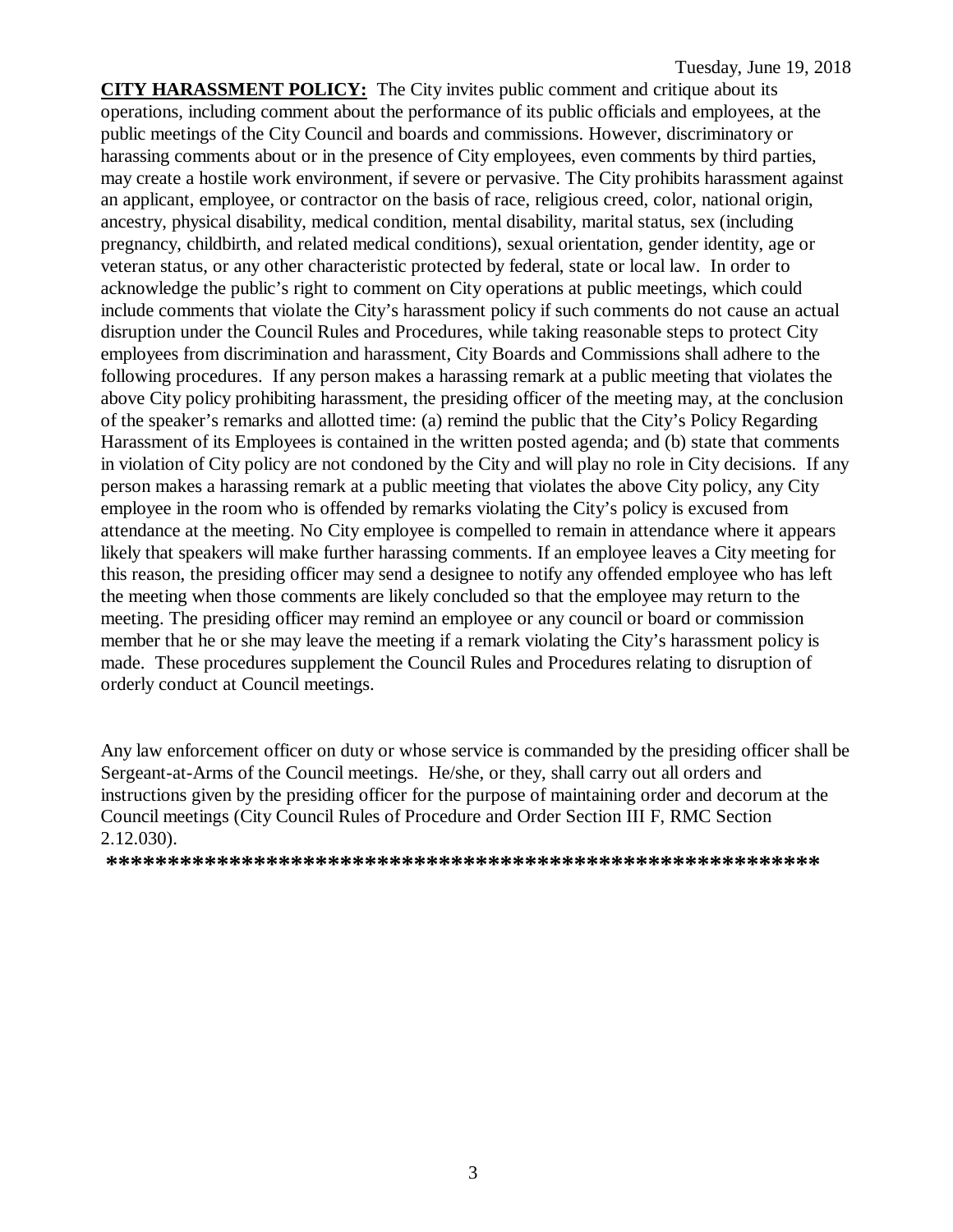## **OPEN SESSION TO HEAR PUBLIC COMMENT BEFORE CLOSED SESSION**

5:00 p.m.

## **A. ROLL CALL**

### **B. PUBLIC COMMENT BEFORE CLOSED SESSION**

### **C. ADJOURN TO CLOSED SESSION**

## **CLOSED SESSION**

Shimada Room of the Community Services Building

#### **A. CITY COUNCIL**

**A-1.** PUBLIC EMPLOYEE APPOINTMENT (Government Code Section 54957.6):

Title: City Manager

**A-2.** CONFERENCE WITH LEGAL COUNSEL - EXISTING LITIGATION (Subdivision [a] of Government Code Section 54956.9):

Denham vs. City of Richmond

Honrick vs. City of Richmond

Manning vs. City of Richmond

**A-3.** CONFERENCE WITH LABOR NEGOTIATORS (Government Code Section 54957.6):

> Agency designated representatives: Bill Lindsay, Lisa Stephenson, Jack Hughes, and Maria Blue Employee organizations: Service Employees International Union (SEIU, Local 1021)

**A-4.** CONFERENCE WITH REAL PROPERTY NEGOTIATOR (Government Code Section 54956.8):

> Property: Point Potrero Marine Terminal Agency negotiators: Bill Lindsay and Jim Matzorkis Negotiating party: Auto Warehousing Company and Subaru of America Under negotiation: Price and terms of payment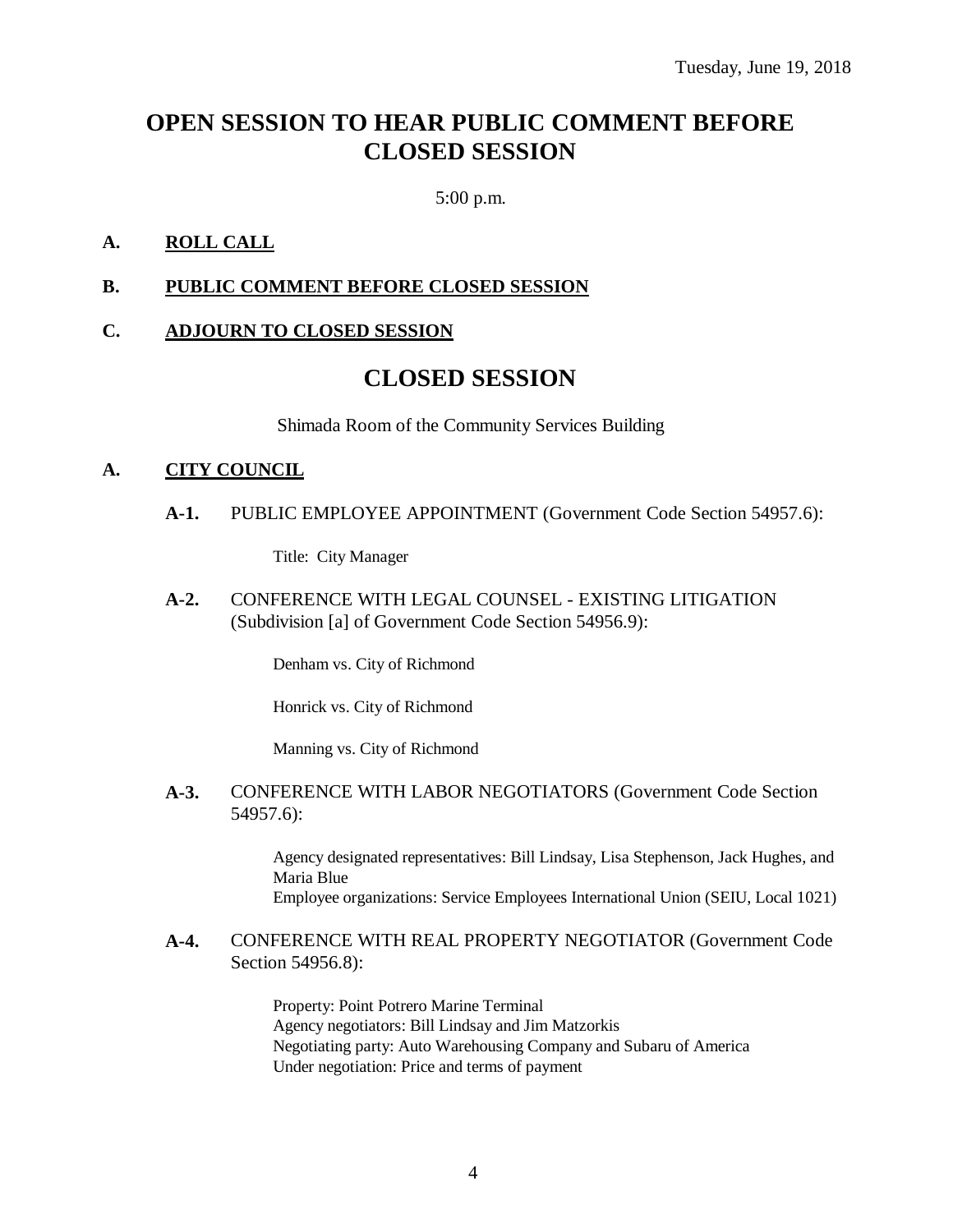## **SPECIAL MEETING OF THE RICHMOND HOUSING AUTHORITY**

6:25 p.m.

### **A. PLEDGE TO THE FLAG**

**B. ROLL CALL**

### **C. STATEMENT OF CONFLICT OF INTEREST**

### **D. AGENDA REVIEW**

#### **E. HOUSING AUTHORITY CONSENT CALENDAR**

- **E-1.** ADOPT a resolution approving a Smoke-Free Public Housing Policy; revising Chapter 13 of the admissions and continued occupancy policy; and adopting the 2018-19 Annual Plan to incorporate the Smoke-Free Public Housing Policy - City Manager's Office (Bill Lindsay 620-6512).
- **E-2.** ADOPT a resolution approving an amendment to the contract with Plant Hazardous Services, Inc. to complete lead testing at 45 units at Nystrom Village and produce a written report for each unit, increasing the contract amount by \$41,800, for a total contract amount of \$51,750 - City Manager's Office (Bill Lindsay 620-6512).
- **E-3.** ADOPT a resolution approving a contract with CMH Inspection Services for inspection services performed in the Section 8 Voucher and Low Income Public Housing Programs from January 1, 2018 to July 31, 2018, for an amount not to exceed \$18,000 - City Manager's Office (Bill Lindsay 620-6512).
- **E-4.** ADOPT a resolution approving a contract amendment with Staffmark Holdings, Inc. for temporary staffing services, increasing the contract amount by \$100,000, for a total amount not to exceed \$200,000 - City Manager's Office (Bill Lindsay 620-6512).
- **E-5.** APPROVE the minutes of the June 5, 2018, regular Richmond Housing Authority meeting - City Clerk's Office (Pamela Christian 620-6513).

#### **F. ADJOURNMENT**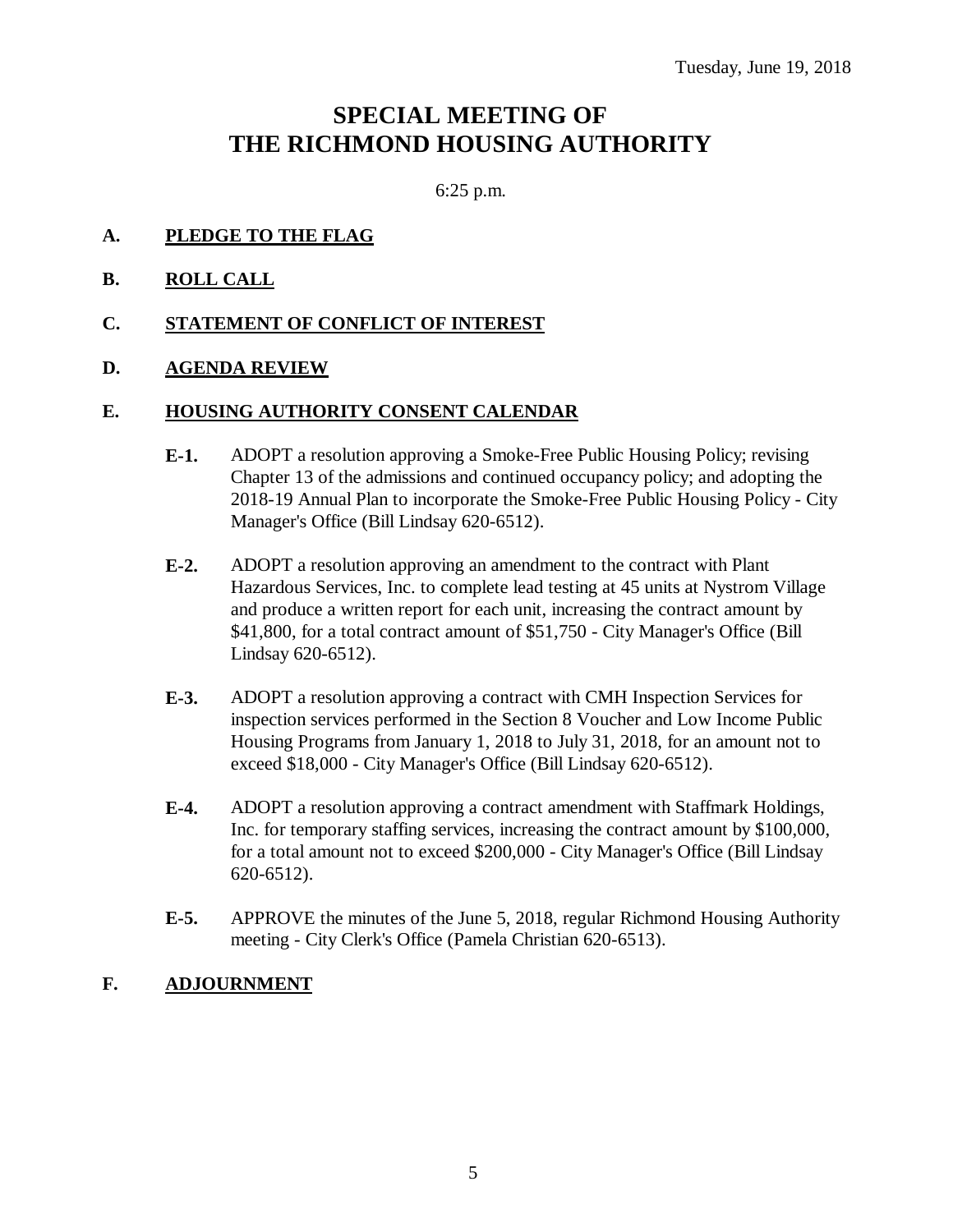## **MEETING OF THE SUCCESSOR AGENCY TO THE RICHMOND COMMUNITY REDEVELOPMENT AGENCY AND RICHMOND CITY COUNCIL**

6:30 p.m.

- **A. ROLL CALL**
- **B. STATEMENT OF CONFLICT OF INTEREST**
- **C. AGENDA REVIEW**
- **D. REPORT FROM THE CITY ATTORNEY OF FINAL DECISIONS MADE DURING CLOSED SESSION**
- **E. REPORT FROM THE CITY MANAGER**
- **F. OPEN FORUM FOR PUBLIC COMMENT**

## **G. SUCCESSOR AGENCY TO THE RICHMOND COMMUNITY REDEVELOPMENT AGENCY CONSENT CALENDAR**

**G-1.** APPROVE a contract amendment with Fraser & Associates for financial services associated with the Successor Agency's continuing bond disclosure requirements, increasing the contract amount by \$40,000 for a total amount of \$48,000, and extending the contract term three fiscal years to June 30, 2021, with two, successive, one-year renewal options extending the term to June 30, 2023 - Successor Agency to the Richmond Community Redevelopment (Bill Lindsay/Stacie Plummer 620-6930).

## **H. CITY COUNCIL CONSENT CALENDAR**

- **H-1.** ADOPT a resolution authorizing service contracts with seven landscape architectural firms (Questa - Richmond); (WRT - San Francisco); (Vallier Design - Richmond); (PlaceWorks - Berkeley); (Harris Design - Berkeley); (RHAA - Mill Valley); and (Firma Design Group - Santa Rosa), for as-needed landscape architectural services in an amount not to exceed \$600,000 per firm over a threeyear period plus a two-year extension - Engineering and Capital Improvement Projects Department (Yader A. Bermudez 774-6300).
- **H-2.** APPROVE a contract with McNabb Construction, Inc. for construction of a trash enclosure at Melville Square in the Richmond Marina Bay area, utilizing Marina funds in an amount not to exceed \$325,000 - Engineering and Capital Improvement Projects Department (Yader A. Bermudez 774-6300).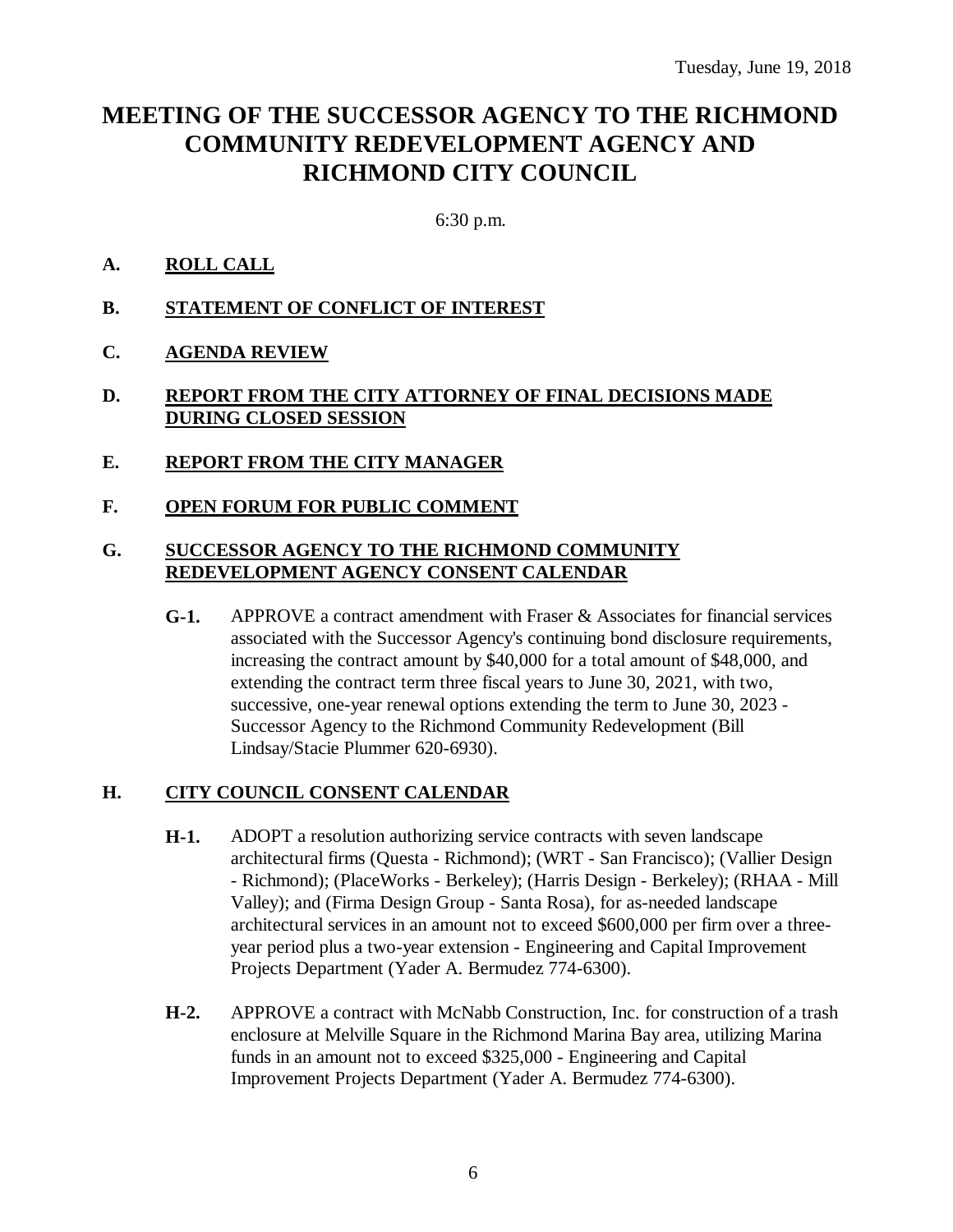- **H-3.** APPROVE a contract, with Municipal Resources Group, LLC, for the consultation services of Alan Wolken in support of the City and Successor Agency's real property transactions, with a payment limit of \$270,000 and a three-year term extending to June 30, 2021, with two additional, successive oneyear renewal options not to exceed a combined total of \$180,000 and extending the contract term to June 30, 2023 - City Manager 's Office and Finance Department (Bill Lindsay 620-6512/Belinda Warner/Stacie Plummer 620-6740).
- **H-4.** APPROVE a contract with Susan Mayer to provide finance staff training, consultation, and analysis in preparation for the audit of fiscal year 2017-2018 financial activities, with a limit not to exceed \$40,000 and a term beginning June 25, 2018 and extending to December 31, 2018 - Finance Department (Belinda Warner/Stacie Plummer 620-6930).
- **H-5.** INTRODUCE an ordinance (first reading) setting the tax rate for the Tax Override Pension Fund for Fiscal Year 2018-19 at 0.14% - Finance Department (Belinda Warner/Antonio Banuelos 620-6741).
- **H-6.** ADOPT a resolution to amend the Port of Richmond Federal Maritime Commission (FMC) Tariff No. 3 reflecting a 2.8% increase in tariff rates as approved by the Executive Committee of the California Association of Port Authorities (CAPA) - Port Department (Jim Matzorkis 215-4600).
- **H-7.** ADOPT a resolution accepting as complete the Oil Spill Cleanup project at the Point Potrero Marine Terminal contracted to Performance Abatement Services - Port Department (Jim Matzorkis 215-4600).
- **H-8.** AUTHORIZE the Port to enter into a one-year lease, with four options to extend for one year, with Pio Trucking Company for its use of property at Terminal 4, with annual revenue to the Port of Richmond in the amount of \$72,718 - Port Department (Jim Matzorkis 215-4600). **This item was continued from the May 1, 2018, meeting.**
- **H-9.** APPROVE a one-year extension to the current contract with Bosco Valley Oil, dba Valley Oil Company, to deliver bulk fuel, extending the term by one year to June 30, 2019, and increasing the amount of the contract by \$800,000 for a total amount of \$3,800,000 - Department of Infrastructure and Maintenance Operations (Tim Higares 620-6508).
- **H-10.** APPROVE a two-year contract with Rahul Maharaj to maintain the required quality assurance of medical calls in the Communications Center, and to provide mandatory training, in an amount not to exceed 36,000.00, for a term from July 1, 2018, to June 30, 2020 - Police Department (Chief Allwyn Brown 621-1802).
- **H-11.** APPROVE the purchase of 37 sets of Velocity Systems ballistic plate inserts from Victory Tactical Gear in an amount not to exceed \$14,000 - Police Department (Chief Allwyn Brown 621-1802).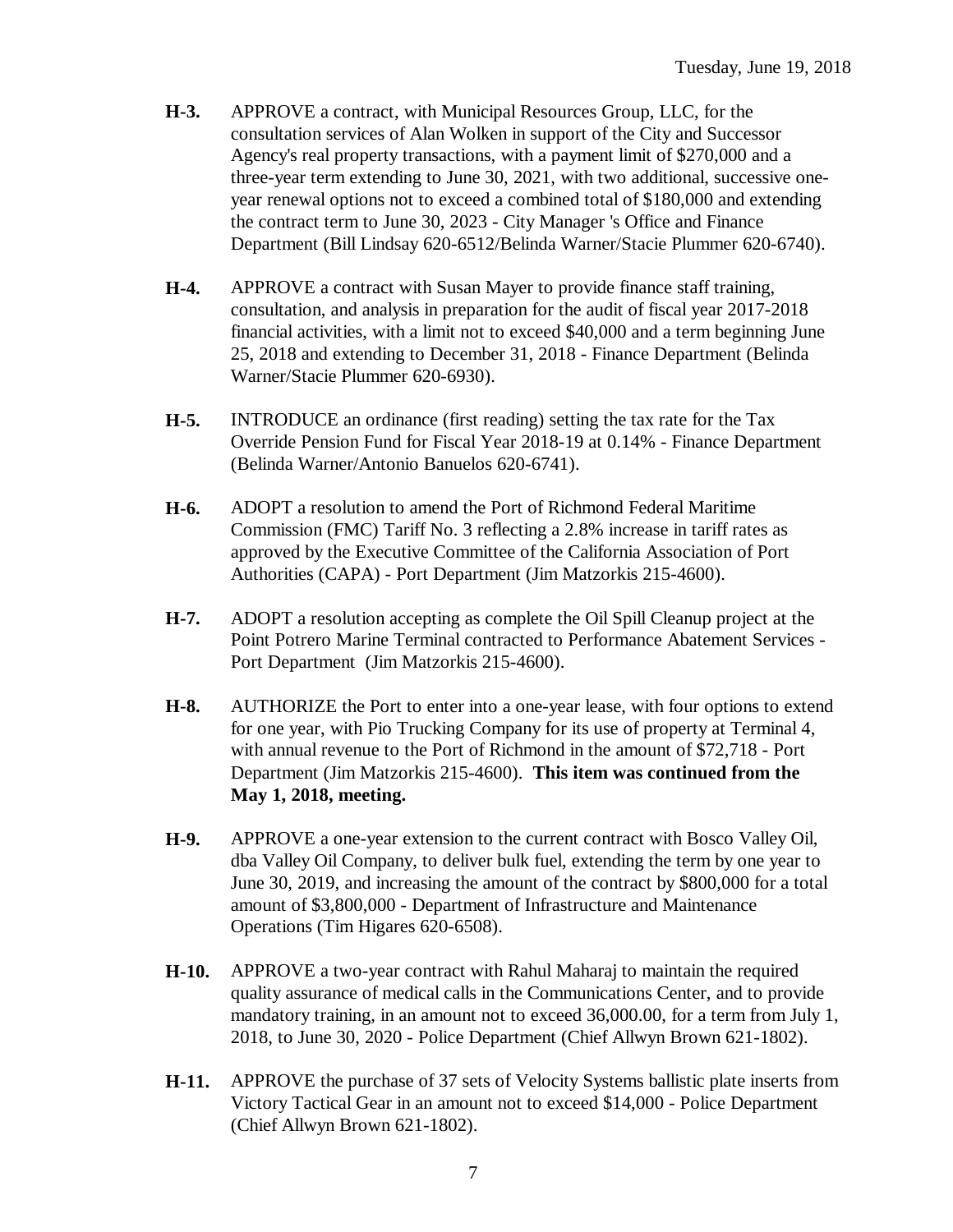- **H-12.** ADOPT an ordinance (second reading) establishing the wages, salary, and compensation for the new classification of Director of Infrastructure Maintenance and Operations (Executive Salary range 5.1 \$10,728 - \$17,078) - Human Resources Management Department (Lisa Stephenson/Maria Blue 620-6600).
- **H-13.** DESIGNATE Mayor Tom Butt as voting delegate and Eduardo Martinez as an alternate to represent the City of Richmond at the Annual Business Meeting of the League of California Cities' 2018 Annual Conference, to be held at the Convention Center in Long Beach, Wednesday, September 12 through Friday, September 14, 2018 - City Clerk's Office (Pamela Christian 620-6513).
- **H-14.** APPROVE the minutes of the May 15, May 22, and June 5, 2018, regular Richmond City Council meetings and the May 29, 2018, special Richmond City Council meeting - City Clerk's Office (Pamela Christian 620-6513).
- **H-15.** APPROVE a contract amendment with SCI Consulting Group to increase its contract by \$50,500, for a total amount not to exceed \$60,400, to continue assisting the City in preparing amendments to the City's cannabis ordinance and associated fee study, for a term ending December 31, 2019 - Planning and Building Services Department (Richard Mitchell 620-6706).
- **H-16.** APPROVE actions to update the Shimada Friendship Commission; APPOINT Valeria Snider, new appointment, seat #9, term expiration date December 31, 2021 - Office of the Mayor (Mayor Tom Butt 620-6503).
- **H-17.** APPROVE actions to update the Commission on Aging; APPOINT Beverly Wallace, re-appointment, seat #2, term expiration date May 19, 2022, Patricia Jackson, new appointment, seat #5, term expiration date May 19, 2022, Celina Hall, new appointment, seat #7, term expiration date May 19, 2022, Naomi Williams, re-appointment, seat #9, term expiration date May 19, 2022, and Christine Caldwell, re-appointment, seat #10, term expiration date May 19, 2022 - Office of the Mayor (Mayor Tom Butt 620-6503).
- **H-18.** ADOPT an ordinance (second reading) amending Chapter 9.52 Community Noise Ordinance adjusting the Maximum Noise Level for Single-Family Residential and Multifamily Residential Zoning Districts - Office of the Mayor (Mayor Tom Butt 620-6503).
- **H-19.** RECEIVE the monthly report on Point Molate activities for the month of May 2018 - City Manager's Office (Bill Lindsay/Craig Murray 620-6512)
- **H-20.** APPROVE a recommendation from the Environment & Community Investment Agreement Grant Review Committee for Fiscal Year 2018-2019 awarding grants to 24 organizations in an amount not to exceed \$500,000; and ADOPT a resolution authorizing the city manager to negotiate and execute Grant Service Agreements with approved grantees - City Manager's Office (Bill Lindsay/ LaShonda White 620-6512).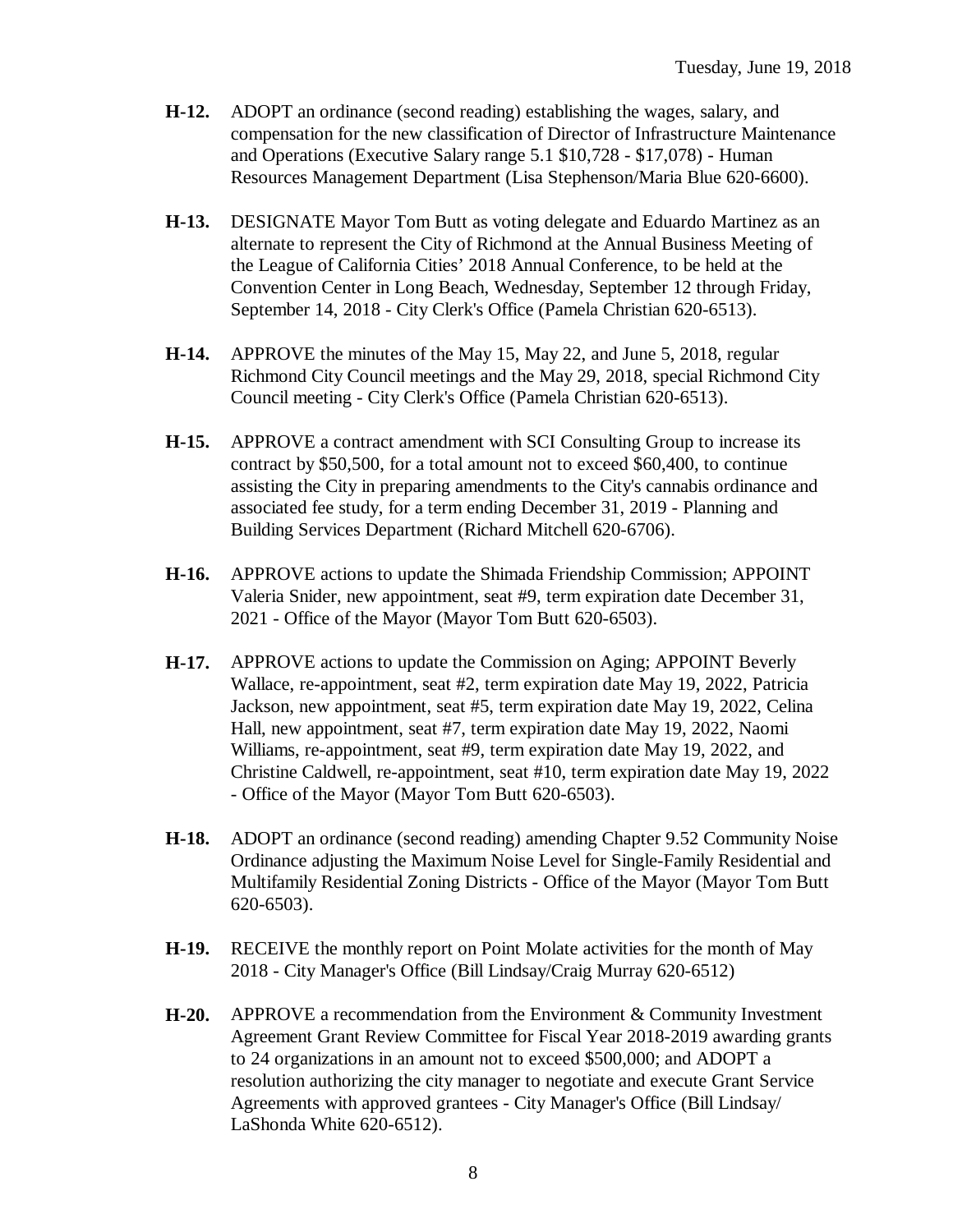**H-21.** INTRODUCE an ordinance (first reading) amending Richmond Municipal Code Chapter 9.24 entitled "Animals" adopting by reference all County Ordinances that relate to Animal Services - City Manager's Office (Bill Lindsay 620-6512).

## **I. CITY OF RICHMOND CONSENT CALENDAR RESOLUTIONS RELATING TO POLICY DECISIONS ON ISSUES THAT PERTAIN TO OTHER JURISDICTIONS**

**I-1.** ADOPT a resolution in support of SB 1421 to uphold the right of the public to access records of misconduct on the part of public employees - Councilmember Ada Recinos (620-5431).

## **J. BUDGET SESSION**

**J-1.** RECEIVE an update on the proposed operating budget for the fiscal year 2018- 19 and the Capital Improvement Plan for fiscal years 2018-23 and DIRECT staff to finalize documents for June 26, 2018; and RECEIVE an update on the fiveyear financial forecast projections - Finance Department (Belinda Warner 620- 6740/Markisha Guillory 620-5434).

## **K. PUBLIC HEARINGS**

- **K-1.** HOLD a public hearing to ADOPT a resolution approving the Engineer's Report and ordering the levy and collection of assessments in the Hilltop Landscape Maintenance District for the fiscal year 2018-2019, providing for a 3% increase in annual assessments - Department of Infrastructure Maintenance and Operations (Tim Higares 620-6508).
- **K-2.** HOLD a public hearing to ADOPT a resolution approving the Engineer's Report and ordering the levy and collection of assessments in the Marina Bay Landscaping and Lighting Maintenance District for the fiscal year 2018-2019, providing for a 3% increase in annual assessments - Department of Infrastructure Maintenance and Operations (Tim Higares 620-6508).
- **K-3.** HOLD a public hearing and ADOPT a resolution approving a Major Amendment to the Planned Area Plan, Vesting Tentative Map, and Design Review Permit for the Miraflores residential project being developed by Miraflores Community Devco, LLC - Planning and Building Services Department (Richard Mitchell 620- 6706).
- **K-4.** HOLD a public hearing to INTRODUCE an ordinance (first reading) establishing certain fees for the Proposed Master Fee Schedule - Finance Department (Belinda Warner/Antonio Banuelos 620-6741).